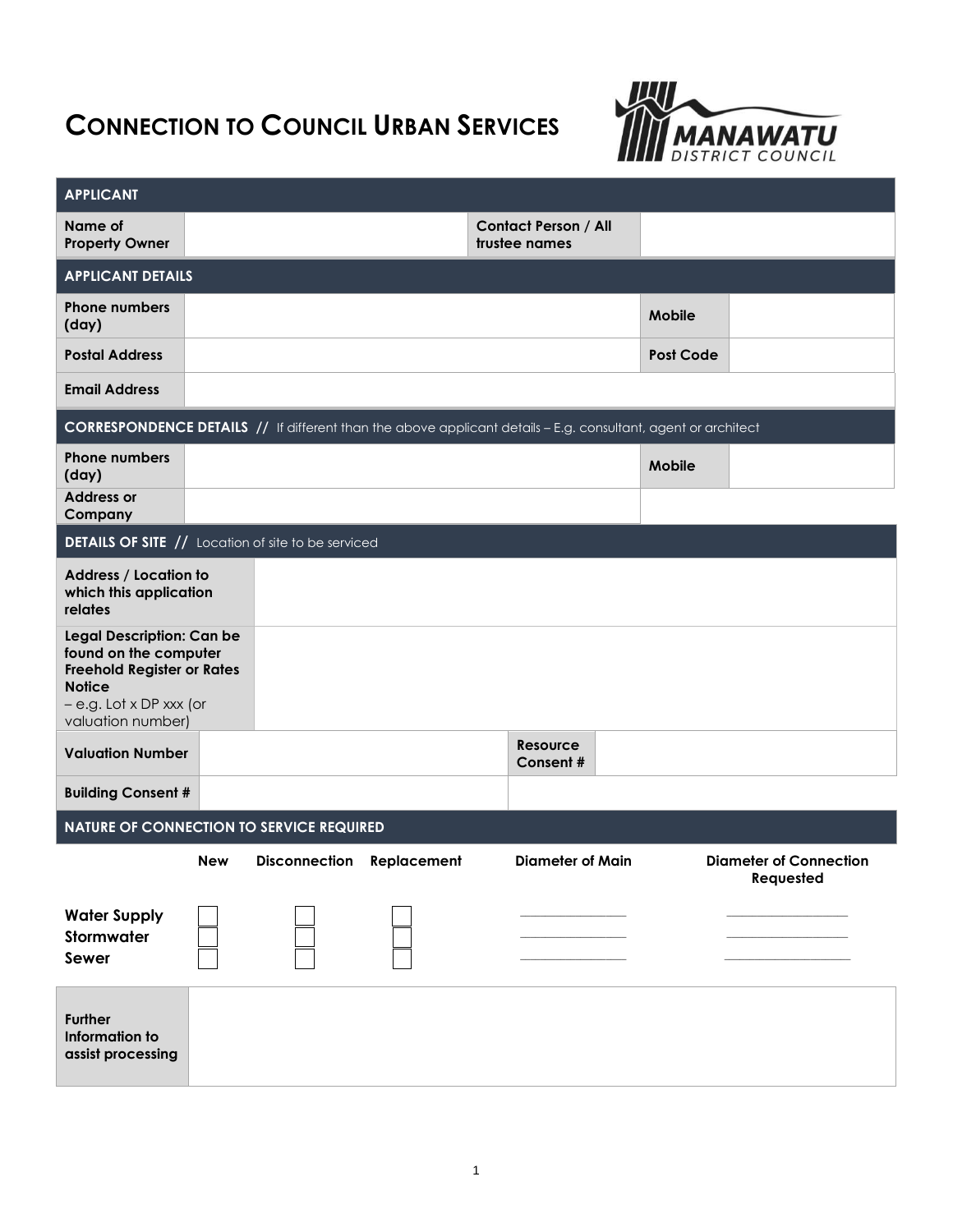## **APPROVED CONCTRACTOR**

Council will not accept your application without an agreement with an Approved Contractor.

A list of approved contractors and their contact details can be found on the MDC website. You must nominate one of these approved contractors. The selected contractors know the methods and material required by the Manawatu District Council and it is a condition of this consent that they do the work to Council's specification. Upon completion of the work the nominated contractor is to supply Council with the as-built information.

Do not begin work until you receive approval from the Council with any conditions and specifications and you have notified the Council who your approved contractor is.

The contractor must carry out all associated work. The contractor will need a copy of the permit with any conditions and the approved site plan with them on site.

#### **DRAINAGE PLANS**

Please attach the site drainage plans which should indicate:

- For all connections clearly show the measurement in meters to the nearest boundary.
- Layout and details of stormwater drains, subsoil drains, sumps and ancillary work.
- Layout and details of wastewater drains and ancillary work. The required pipe invert level at the boundary must be specified.
- Layout and details of water mains and ancillary work.
- Diameters of pipe connections (stormwater, water and sewer).
- Trees.
- The positions of the proposed connections together with marked distances to the nearest boundaries.

#### Note:

A detailed site plan showing property boundaries, existing services, and the proposed works must be attached to this application. The application cannot be approved without a plan.

The plan must show the preferred position of the connection, or the location of the connection to be removed, together with marked distances/measurements to the nearest boundaries (if a corner site, nominate street from which connection is to be taken).

| <b>APPROVED SERVICE CONNECTION CONTRACTOR</b>              |  |                                |  |  |
|------------------------------------------------------------|--|--------------------------------|--|--|
| <b>Name</b>                                                |  |                                |  |  |
| <b>Address or</b><br>Company                               |  |                                |  |  |
| Town                                                       |  |                                |  |  |
| <b>Phone number</b><br>(day)                               |  | <b>Email</b><br><b>Address</b> |  |  |
| Mobile                                                     |  | Fax                            |  |  |
| <b>MANIAULATI BIATRIAT AAIHIAU AFBUAR ABBUAATIAU MATFA</b> |  |                                |  |  |

**MANAWATU DISTRICT COUNCIL SERVICE APPLICATION NOTES** 

**Wastewater – Special Requirements:** this will usually relate to commercial or industrial property. Some businesses may need a trade waste consent. Some may require grease trapes or oil interceptors on their wastewater connection or require a manhole. For more information please refer to the Engineering Standards for Land Development or Trade Waste Bylaw on the MDC website.

**Backflow prevention device:** All properties connecting to the water supply will require an appropriate backflow prevention device. The type of device will depend on the level of risk. Properties are classified into three degrees of risk and this will determine the type of backflow device required. High risks will require a reduced pressure backflow device, medium risks will require a testable double check valve backflow device and low risks will require either a registered air gap, a hose connection vacuum breaker or an approved manifold with backflow prevention function.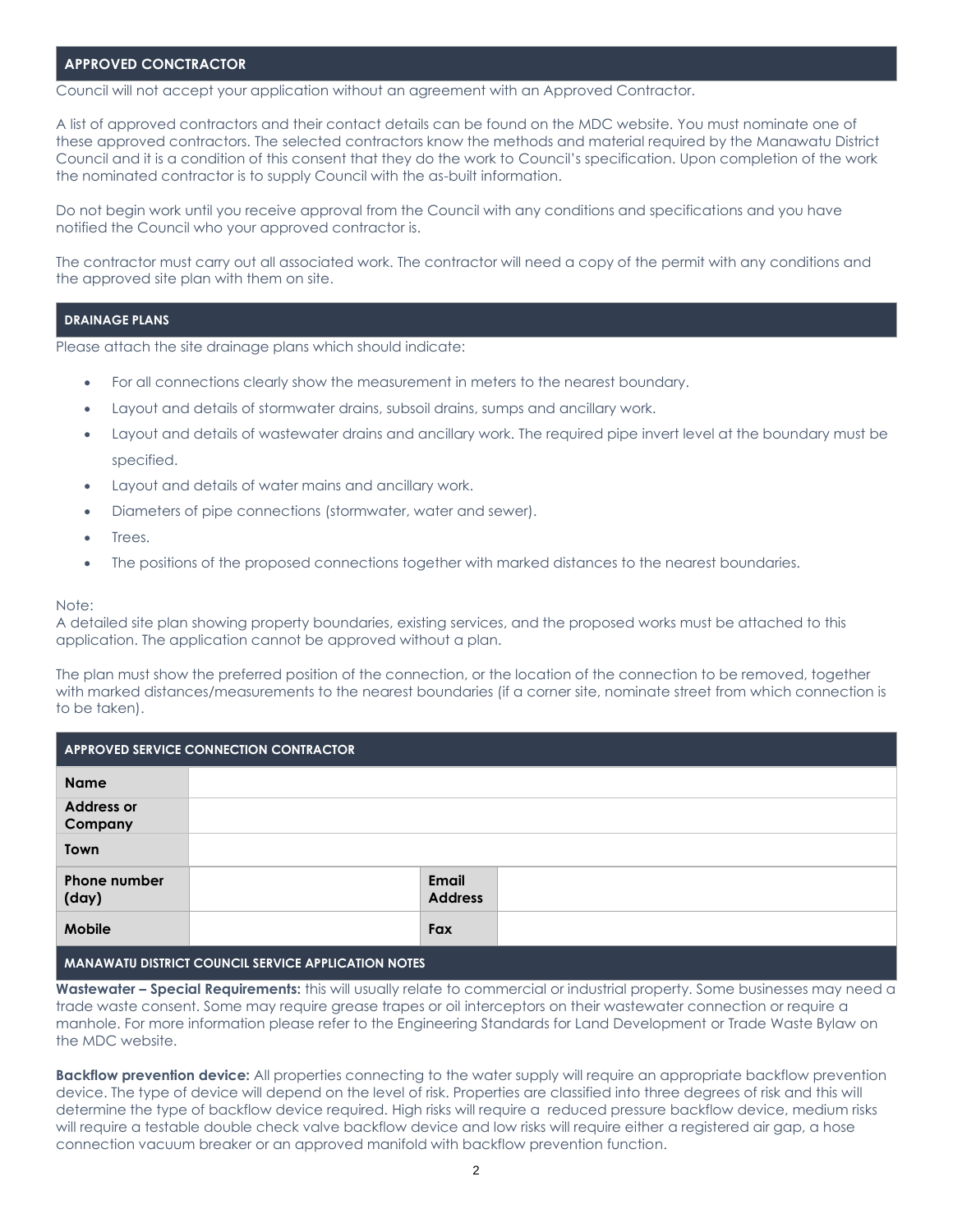# **Please be aware:**

- Council may require aged connections to be removed which will be at the developer's/applicant's expense.
- Some commercial and residential properties may require a stormwater backflow prevention device. The Council is not liable for any backflow associated costs.
- Any backflow prevention device and/or water meter installed will be at the developer's/applicant's expense.
- Position of the approved service connections must not be altered on site without specific written approval.

## **Further Information:**

If you have any questions or require further information please contact Manawatu District Council. Phone: 06 323 0000

Web: www.mdc.govt.nz

| <b>FEES</b>                                                                                                                |           |             |                    | STANDARD CONNECTION SPECIFICATION                                              |
|----------------------------------------------------------------------------------------------------------------------------|-----------|-------------|--------------------|--------------------------------------------------------------------------------|
| <b>Water</b> – Sanson & Rongotea* See notes below                                                                          |           | \$1,397.00  |                    | Connection to boundary of 20mm n.b.<br>(25mm O.D.) lateral and meter manifold. |
| <b>Water</b> – Feilding, Administration charge only                                                                        | <b>No</b> | \$309.00    |                    |                                                                                |
| <b>Sewer</b> – Administration charge only                                                                                  | <b>No</b> | \$309.00    |                    |                                                                                |
| <b>Sewer</b> - Himatangi (pump station)                                                                                    | <b>No</b> | \$26,157.00 |                    |                                                                                |
| <b>Stormwater</b> - Administration charge only                                                                             | <b>No</b> | \$309.00    |                    |                                                                                |
| <b>Capital Contribution or Development</b><br><b>Contribution</b> (Please check Council's fees and<br>charges)             | <b>No</b> |             |                    |                                                                                |
| <b>TOTAL to pay</b>                                                                                                        | \$        |             | Receipt No. & Date |                                                                                |
| Sanson water – applicant supplies and installs internal pipework and storage tanks.                                        |           |             |                    |                                                                                |
| Applicants Plumber and/Drain layer to undertake connections to Council Services at the property boundary.<br><b>Notes</b>  |           |             |                    |                                                                                |
| <b>Applicants Signature</b>                                                                                                | Date      |             |                    |                                                                                |
| <b>PAYMENT</b> // An initial fee must be made prior to or at the time of the application and proof of payment submitted.   |           |             |                    |                                                                                |
| This application will incur a non-refundable application fee of \$309.00 for each connection payable on submission of this |           |             |                    |                                                                                |

signed application. All fees include GST. Payment can be made by EFTPOS or cash.

It is recommended that payment is made electronically using internet banking, Council's Bank details are:

| <b>Name</b>               | <b>Bank</b> | <b>Branch</b> | <b>Account Number</b> |
|---------------------------|-------------|---------------|-----------------------|
| Manawatu District Council | <b>BNZ</b>  | Feilding      | 020628 004 0024 00    |

Ensure you include your name (e.g. AB Smith) and the reason for payment (e.g. New Connect) in the Particulars and reference sections when making payment. No Action will be taken on your application until payment has been has been receipted by Council and matched to your application. To speed things up send evidence of your payment with your application email.

Should it be necessary for Council to refund part or all of the fee paid, please provide below the details of the bank account you wish this to be paid to.

| <b>Account Name</b> | <b>Bank Account Number</b> |
|---------------------|----------------------------|
|                     |                            |